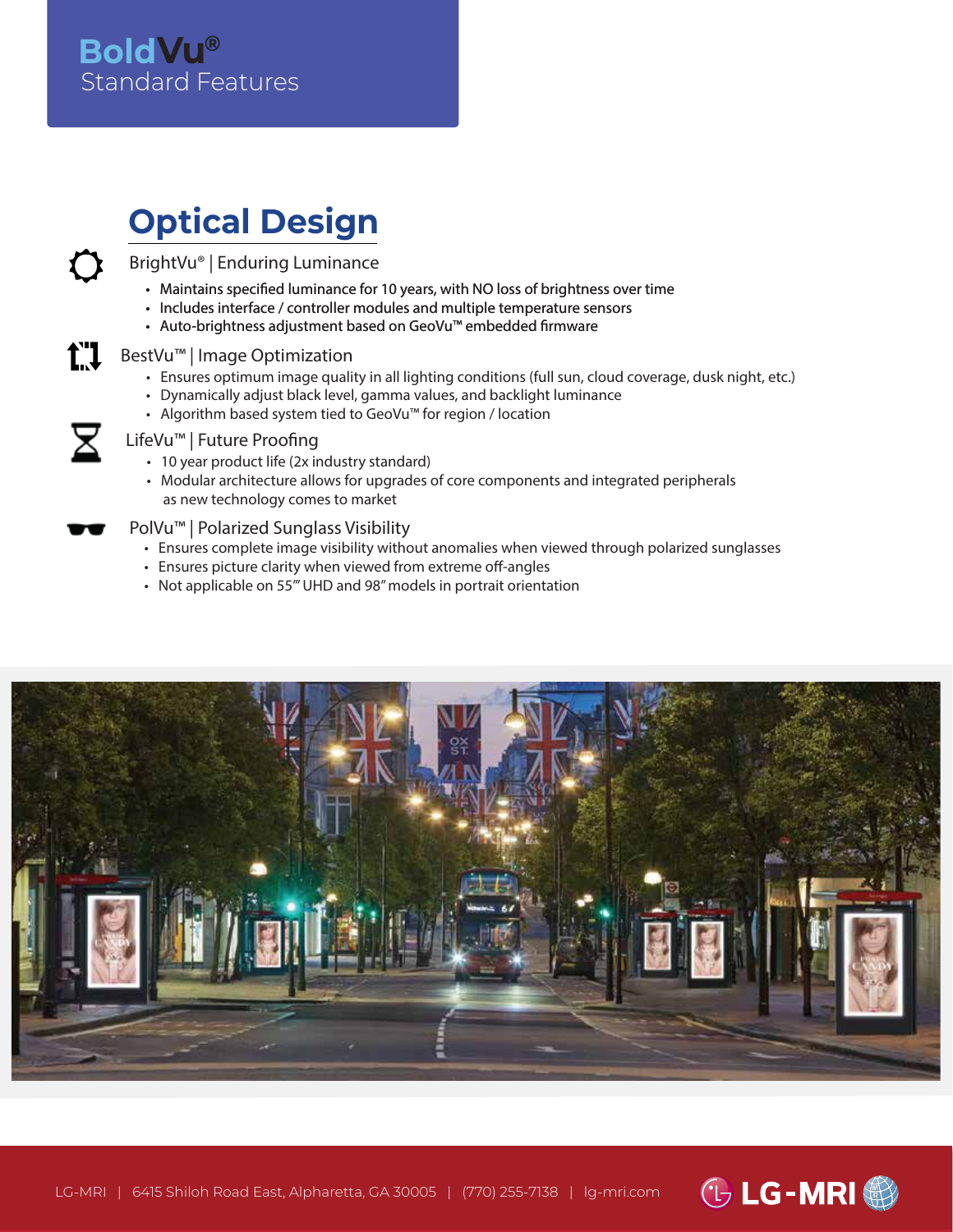## **Operational Enhancement**

#### Dynamic Vu® | Block Dimming ΞĒΞ

- Autonomous, dynamic block dimming of LED backlights every 8-16 milliseconds
- Dramatically improves color saturation and contrast
- Reduces backlight power consumption, heat generation, extends backlight life to over 10 years

### GeoVu™ | Local Optimization

- GPS data algorithm used to automatically adjust brightness and optimize image
- Real-Time data based on time of day, seasonal fluctuations
- Eliminates false readings by physical light sensors that may see shadows from nearby objects: (trees, buildings, vehicles, etc.)

### AmpVu® , VoltVu® WattVu™ | Energy Monitoring

- Monitors AC line current, voltage, wattage, and kWh power
- Dynamically sheds power load to prevent power supply overcurrent and tripped circuit breakers
- Automatically identifies poor connections of site primary wiring



### <del>■</del> QuietVu™ | Noise Dampening

- New fan designs and software algorithms keep maximum noise level limited to 60-62 dbA at 1 meter
- Quietest outdoor display in the industry

### **Mechanical Design**

### CoolVu® | Thermal Management System

- Dual-loop thermal management system keeps electronics and optics sealed from ambient air and contaminants
- Ensures full performance in ambient environments of temperatures up to 50˚C / 122˚F in direct sunlight
- No air filters required and only limited preventative maintenance per Owners's Technical Manual

### ToughVu™ | Cover Glass

- Multi-layer cover glass over LCD with high transmission and vandal resistance
- Anti-Reflective (AR) treatment on both sides of glass minimizes mirror and haze reflection

### ReadyVu™ | Integration Ready

- Capacity inside display chassis to house, power, and cool peripheral devices
- Remote pre-loading of OS and Content Management Software (CMS by others)
- IP address configuration and end-to-end communications established to customer's NOC